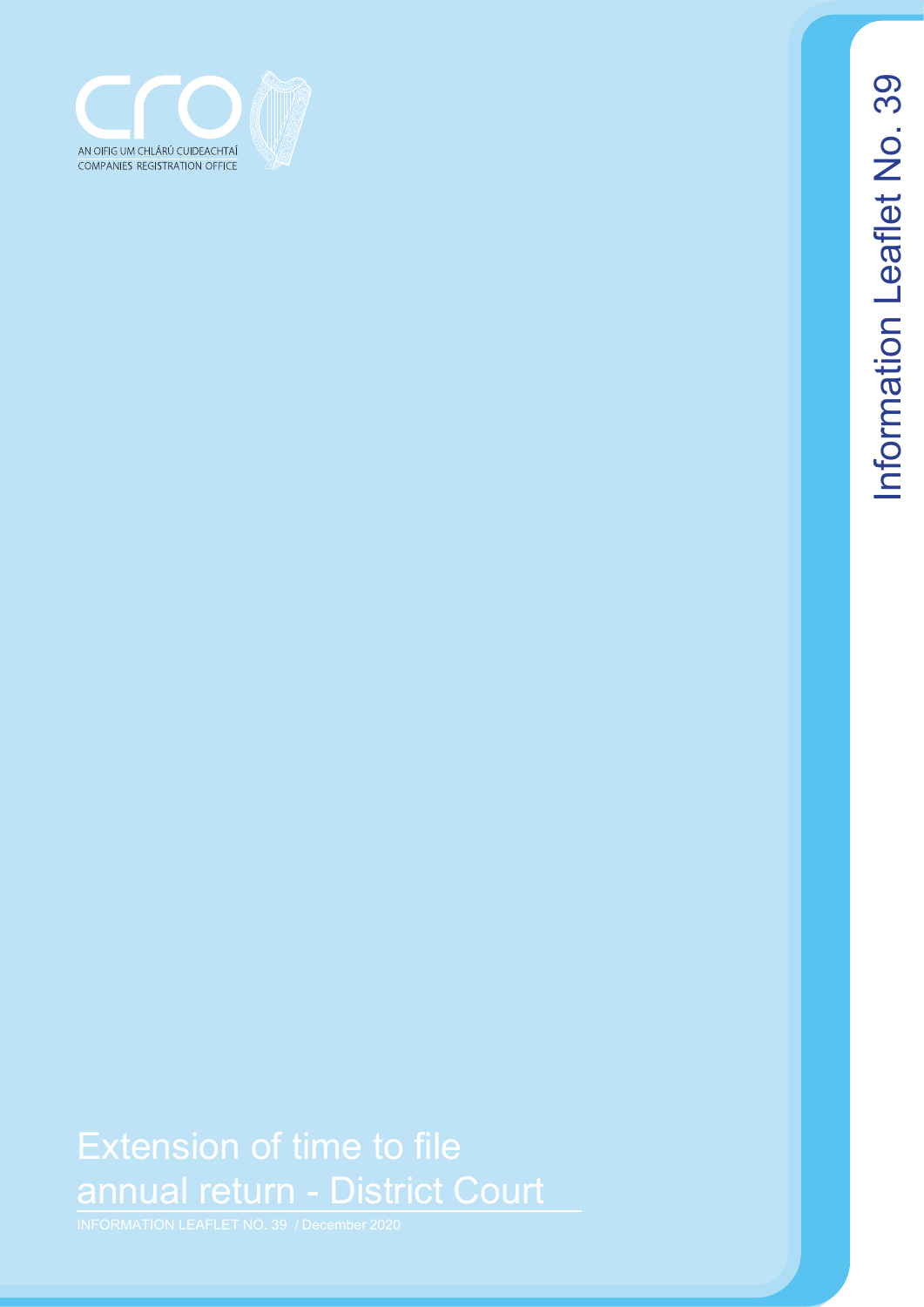# **Applications to the District Court**

### **1. Background**

Under the terms of section 343 Companies Act 2014, a company whose annual return was due to be delivered to the CRO **after the commencement of the 2014 Act on 1st June 2015** and which has missed, or knows that it will miss, the deadline for filing its annual return with the CRO, may make an application for an Order to extend the time for delivery of its annual return to either the District Court, for the district where the registered office of the company is located, or the High Court.

#### **The Registrar of Companies must be put on notice that the company is making such an application to the Court.**

In this regard the Registrar must be provided with a copy of the Notice of Application (Form 93B.1) and a copy of the Affidavit (Form 93B.2) that the company will rely on in its application to the District Court. Samples of the Court Forms are provided at Appendix 2 to this Leaflet.

The District Court rules (see Appendix 1) require that the Affidavit explain why it has not been possible to prepare the annual return and that it must set out, and verify, any facts supporting the reasons why the annual return was not delivered to the Registrar within the time permitted by the Companies Act, and why it is alleged that it would be just to make an Order extending the time to file.

The Court may, if it is satisfied that it would be just to do so, make an Order extending the time in which the annual return of the company, may be delivered to the Registrar of Companies. An application to the Court can only be made in respect of an annual return which has not already been delivered to the CRO.

Only one Order may be made in respect of a particular filing year. The Order may, at the discretion of the Court, be granted to include multiple years for which returns are outstanding. However, where applications to extend are being made for multiple years, for any annual return that was due to be filed prior to 1st June 2015, the relevant court is the High Court.

#### The extension of time to file an annual return does not alter the Annual Return Date (ARD) **of the company. the period being extended is the 56 days referred to in sections 343(2) and (3) of the Act.**

If the Court grants an Order to extend the time to file, and the company delivers the Order and the annual return for the year in question to the CRO within the time periods specified by the Order, the annual return will have been delivered on time and the consequences of late filing (late filing fees and loss of audit exemption for the following two years (if applicable)) will not apply to that annual return.

# **2. Procedures to be followed**

#### **Please note that a company must have legal representation in Court:**

#### **Step One - Obtaining a Court Date and Completing the Court forms**

- An application for a court date, on Form 93B.1, must first be made to the District Court in which the company's registered office is situated - see Court Services website. http://www.courts.ie/rules.nsf/districtapps
- The Form 93B.1 must state the financial year in question, the company's current Annual Return Date (ARD) and the date up to which the Court is asked to extend the time for delivery of the company's annual return to the Registrar.
- Please note that the DATE AT PARAGRAPH 3 ON THE FORM 93B.1 is the NEW EXTENDED DATE by which the company must deliver the annual return to the CRO in order to file on time. In choosing this date, the company must give itself sufficient time to deliver the annual return to the CRO, as only one Order can be made per annual return year. The date must be a date after the Court hearing and after the date of delivery of the Court Order to the Registrar.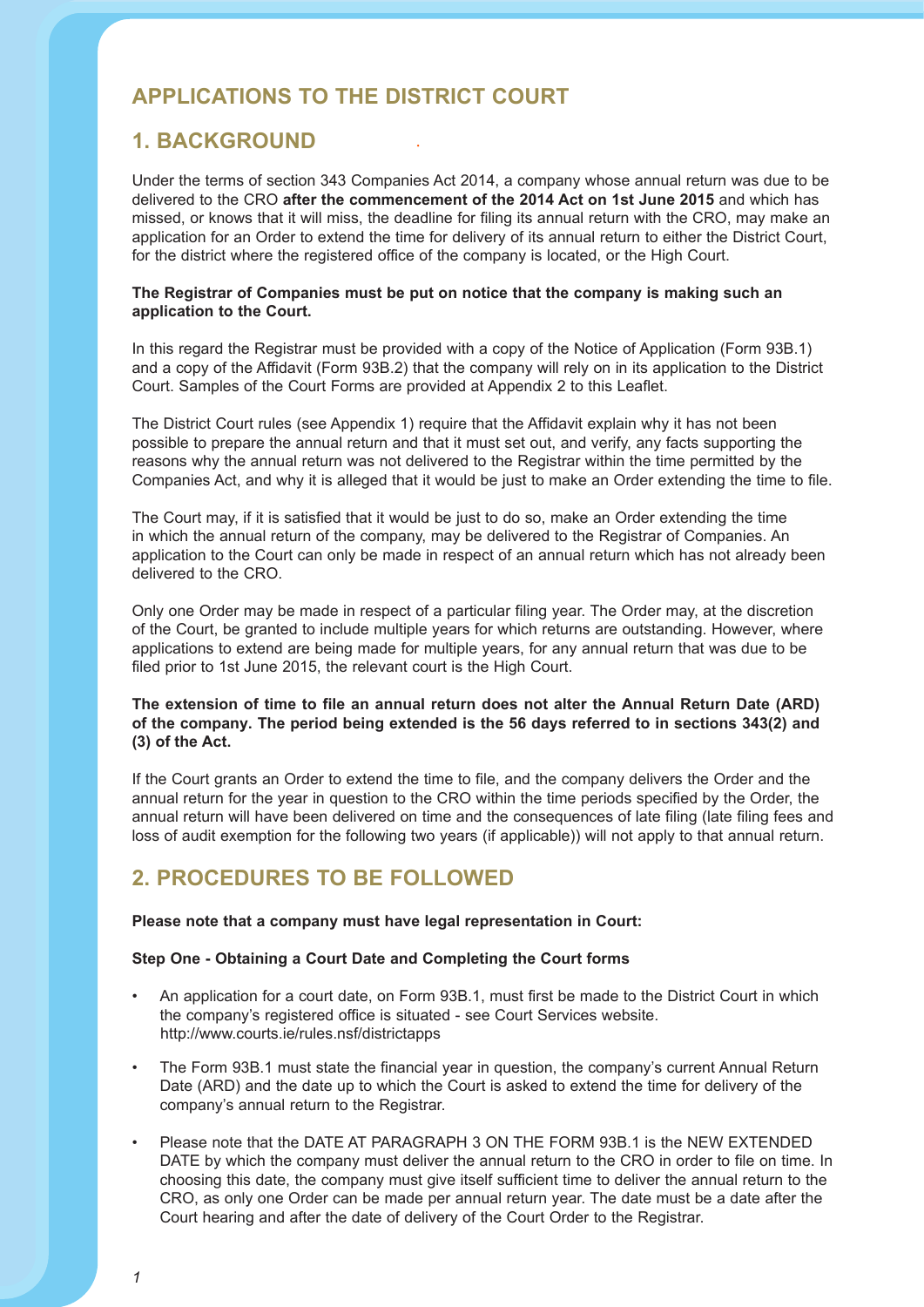- The time period which may be extended by the Court is the 56 days after the ARD provided for in sections 343(2) and 343(3) Companies Act 2014. The Court is being asked to extend this period of 56 days and is not changing the ARD.
- The Form 93B.1 must be signed by the Applicant (an officer of the company) or by the Solicitor for the Applicant. It must include a statement that no previous Order has been made by the District Court under section 343(5) in respect of the annual return year which is the subject of the application.

#### **Step Two - Putting the Registrar on Notice & Letter from Registrar**

- A copy of the Notice of Application (**Form 93B.1)** which contains the date and time of the Court hearing, must be served on the Registrar of Companies **along with a copy of the company's Affidavit (Form 93B.2)**, thereby putting the Registrar on notice in accordance with section 343(5), Companies Act 2014.
- The Affidavit (93B.2) is a supporting document outlining the reasons why the Court Order is being sought and must be sworn by a Director or Secretary of the Applicant company. The Affidavit is required to explain why it has not been possible to prepare the annual return and set out, and verify, any facts supporting the reasons why the return was not delivered to the Registrar on time.
- The Notice of Application (93B.1) and the signed Affidavit (93B.2), putting the Registrar on notice, **must be delivered to the CRO at least 21 days before the date fixed for hearing the application in the Court**.
- Following receipt of the Forms 93B.1 and 93B.2 in the CRO, a Letter will be issued by the Registrar to the presenter and copied to the District Court in question.
- The Registrar reserves the right to object to any application made to the District Court for an extension of time under section 343(5) Companies Act 2014.
- The Registrar will object if any one of the following circumstances apply:
	- (1) the annual return should have been delivered prior to 1st June 2015, (2) the reasons provided in the Affidavit and the supporting facts do not, in the opinion of the Registrar, explain or verify why it was not possible to deliver the annual return to the CRO within the time permitted by sections 342(2) or 343(3) Companies Act 2014. (3) the applicant company is a dissolved company.
	- (4) the company has previously obtained an extension of time for the same annual return year.

#### **Step Three - Lodging papers with the District Court**

• The Forms 93B.1 and 93B.2 must be lodged with the Court Clerk, along with a statutory declaration as to service on the Registrar and the Letter from the Registrar, **not later than four days before the date fixed for hearing the application.**

#### **Step Four - The Court Hearing and granting of the Court Order**

- Please note that a **company must have legal representation in Cour**t.
- The Registrar of Companies reserves the right to be represented in the District Court in any case where an application is made for an extension of time to file an annual return.
- If the Court grants an Order extending the time to file, the Order (**Form 93B.3**) will show:

a) the new date to which the extension of time to file the Annual Return has been granted. b) the date by which the Court Order must be delivered to the CRO (normally 28 days after the court date).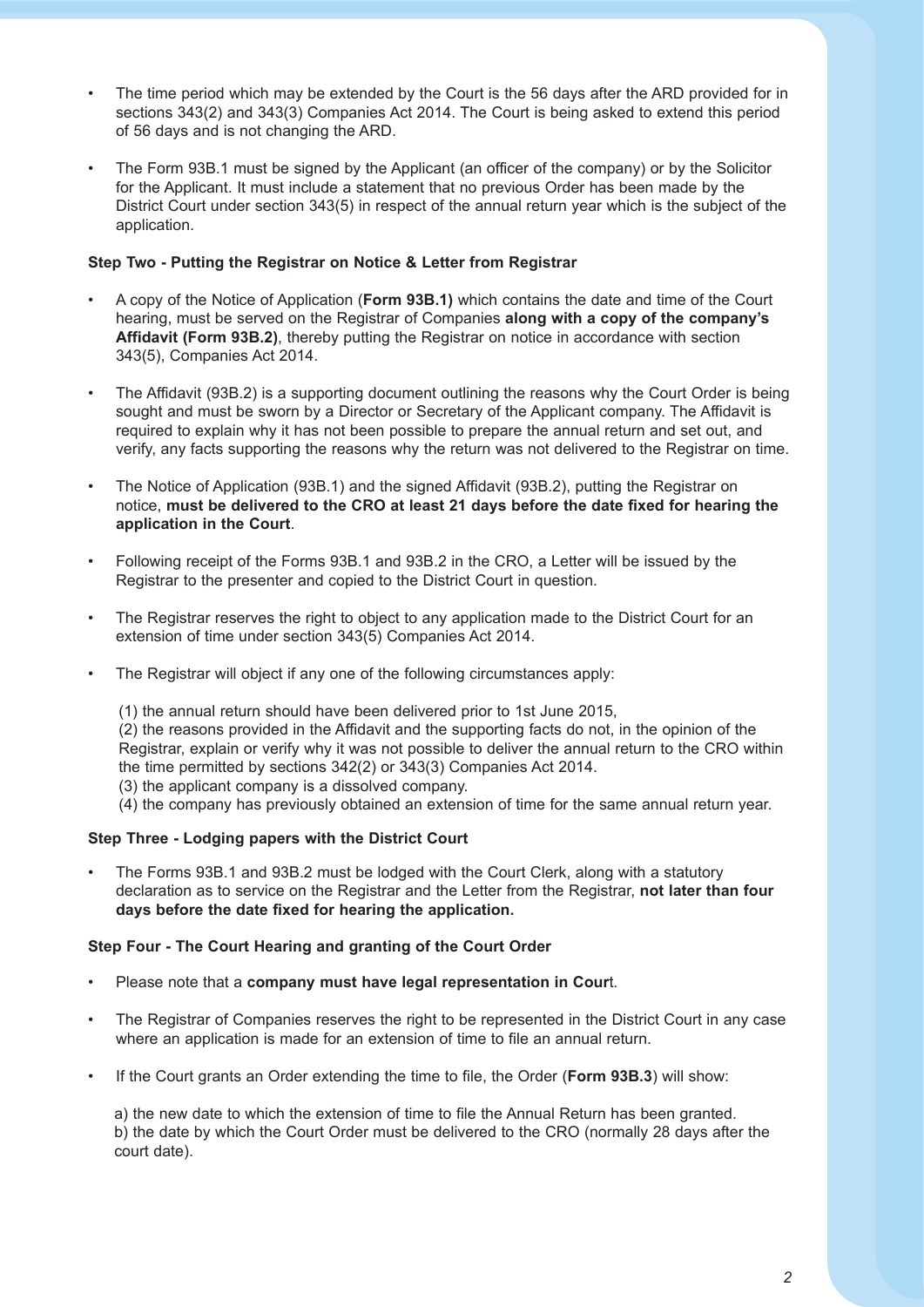#### **Step Five - Delivering the Court Order and the Annual Return(s) to the CRO**

If granted an Order extending the time to file, the company must

- Deliver the Court Order (93B.3) to the CRO within the period time provided in the Order. If the Court Order is not delivered to the CRO within this period provided, it will invalidate the Order.
- Complete the filing of the B1 by the extended date.

**It should be noted that if the company delivers its annual return to the CRO electronically, AFTER the date to which the extension has been granted, it will be deemed to be late and will be subject to late filing fees and loss of audit exemption for two years in the normal way.** 

### **3. Change of original Court date**

If the original Court date is changed or the case is adjourned, the company must immediately inform the Registrar of the new Court date.

### **4. Frequently Asked Questions**

#### **Do I have to tell the CRO that I am making an application to the District Court for an extension of time?**

Yes, the company must put the Registrar of Companies on notice that it is applying to the court and must deliver Court Forms 93B.1 and 93B.2 to the CRO **at least 21 days before the Court hearing**. The CRO will issue a Letter of Acknowledgement or Letter of Objection which the Applicant must provide to the Court.

#### **Can I apply for an extension of time retrospectively?**

Yes. Applications can be made to the District Court in respect of an annual return which has missed its deadline or where it is envisaged that a return will be late.

However, an application for extra time to file **can only be made to the District Court** in respect of (a) an annual return which has not already been filed with the CRO and (b) where the annual return was due to be filed on or after 1st June 2015.

#### **Can I apply to the District Court for extra time to file an annual return that was due to be filed prior to 1st June 2015?**

No, in that case the application for extra time must be made to the High Court. The Registrar will object to any application made in the District Court for an extension of time to file an annual return that was due to be delivered to the CRO prior to 1st June 2015.

#### **What date can I nominate for the extension of time?**

You must nominate a date (at paragraph 3 on the Form 93B.1) that is into the future and must be *after* the Court Hearing date **and** after the date allowed for the delivery of the Order to the Registrar. As a company cannot go back to the Court for a second Order for the same year, the company should ensure that it will definitely be in a position to file its annual return by the date it applies for.

The CRO must receive the Court Order (Form 93B.3) before it receives the outstanding annual return. So, when applying to the Court, the extended date on the Form 93B.1 should be a date that will enable the company to deliver the annual return and financial statements to the CRO in good time before the new deadline.

#### **Does the extension of time change my Annual Return Date (ARD)?**

No, the extension of time relates to the 56 days after a company's ARD. It extends those 56 days for that year only and does not change the ARD for future years.

#### **Can I include other years in the application?**

You can include multiple years for which annual returns are outstanding in an application to the District Court where the returns were due to be filed **after** the commencement of the Companies Act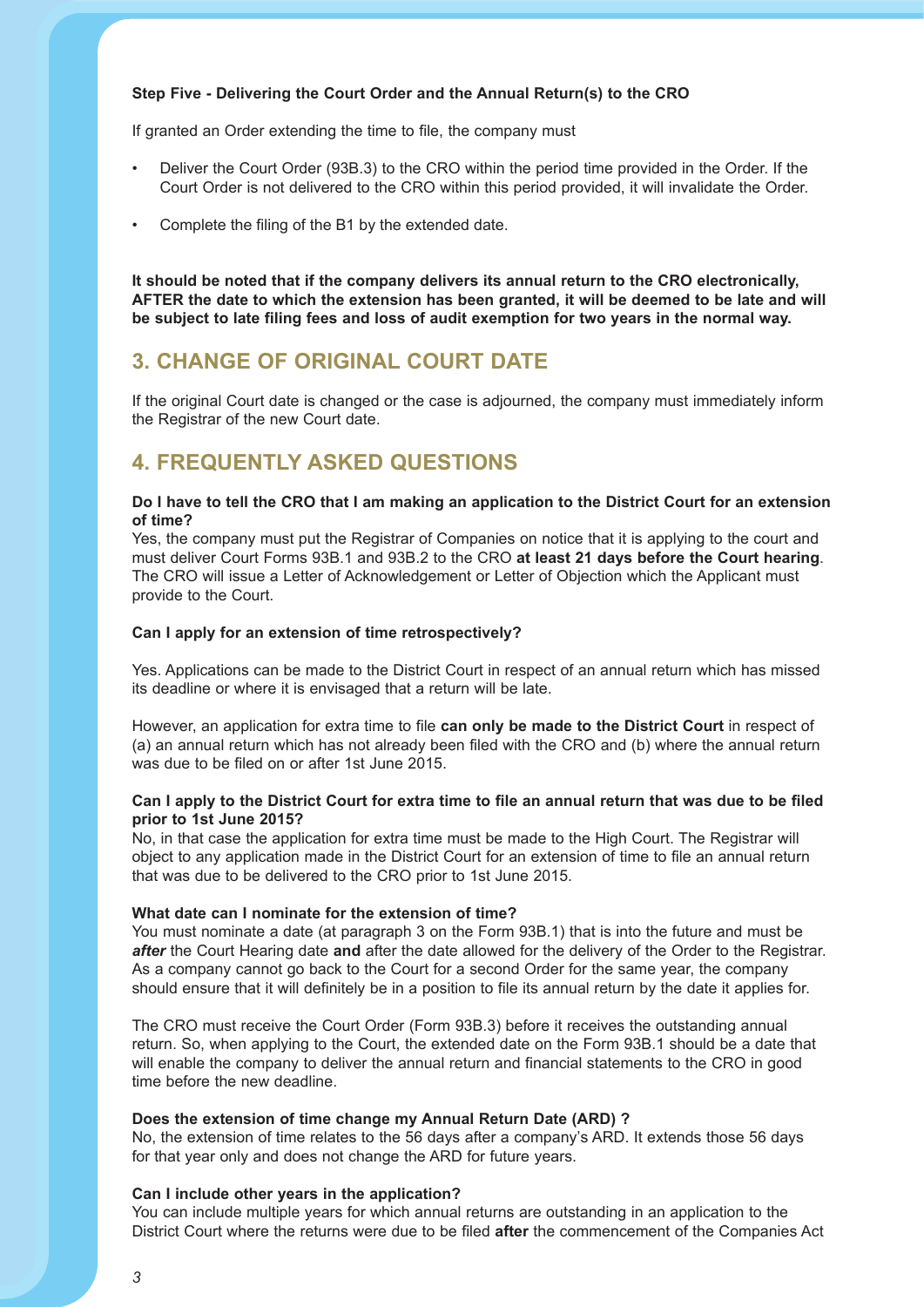2014 (1st June 2015).

However, where a return was due to be filed before 1st June 2015, the application must be made to the High Court.

You can only apply to the Court once for a particular annual return year (i.e. you cannot apply to the Court again for another Order in respect of a return for which an Order has already been granted).

#### **where can i get the forms to apply for an extension of time?**

These forms are issued by the Courts Service - you may download them from the Court Service website. http://www.courts.ie/rules.nsf/DistrictApps?OpenView&Start=5.83&Count=30&Expand=5#5

#### **My company has been struck off/dissolved. can my company seek an extension of time to file its outstanding annual returns?**

A struck off/dissolved company does not have a legal existence until such time that it is restored to the Register.

It is the view of the Companies Registration Office that a dissolved company cannot make an application to the Court under section 343 to extend time to file its annual returns as it has no legal standing to make such an application. The Registrar will object to any application in the District Court for an extension of time to file an annual return that is made by a dissolved company.

## **5. who cAn i contAct in cro**

When putting the Registrar on notice, Forms 93B.1 and 93B.2 should be sent to DCET section, CRO, O'Brien Road, Carlow.

Queries can be referred to dcet@enterprise.gov.ie or 01-8045200/1890220226 and select "Option 1" for Annual Returns.

# **6. queries on courts serVice forMs**

The forms referred to in this document (Forms 93B.1, 93B.2 and 93B.3) are Court Service forms and queries in relation to completion of these forms should be directed to your legal advisor or to the Courts Service and not to the Companies Registration Office. Samples of the Court Forms are provided at Appendix 2 to this Leaflet.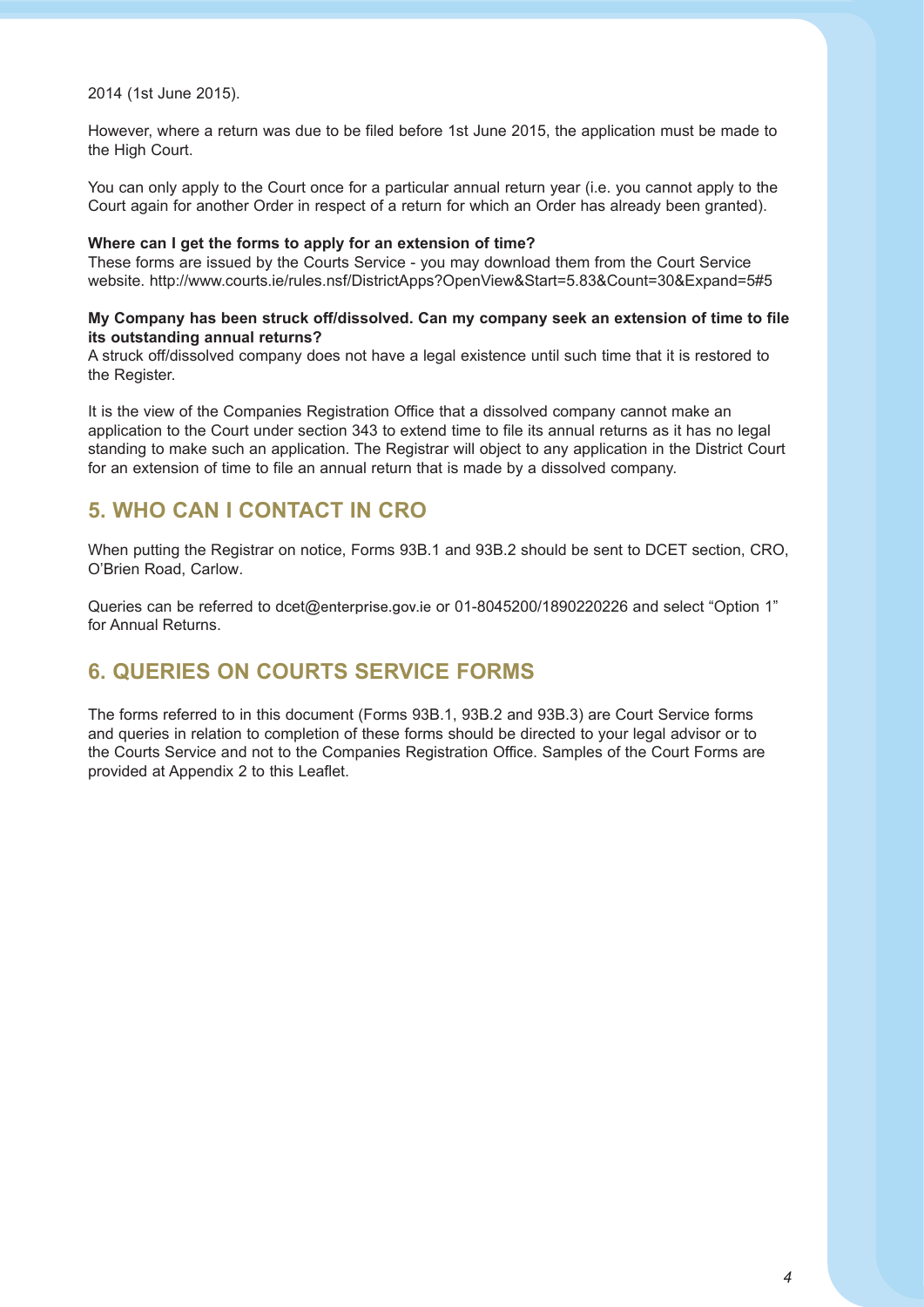## **APPENDIX 1 - STATUTORY INSTRUMENT**

S.I. No. 256 of 2015 ————————

#### DISTRICT COURT (COMPANIES ACT 2014) RULES 2015

The District Court Rules Committee, in exercise of the powers conferred on them by section 91 of the Courts of Justice Act 1924, section 72 of the Courts of Justice Act 1936, section 34 of the Courts (Supplemental Provisions) Act 1961, and section 24 of the Interpretation Act 2005, and of all other powers enabling them in this behalf, do hereby, with the concurrence of the Minister for Justice and Equality, make the following rules of court.

Dated this 11th day of May 2015.

Rosemary Horgan Chairperson Mary C Devins Brian Sheridan Anne Watkin Fiona Twomey Grainne Larkin Roy Pearson Noel A Doherty Michelle Johnston

I concur in the making of the following rules of court.

Dated this 17th day of June, 2015.

FRANCES FITZGERALD, Minister for Justice and Equality.

*Notice of the making of this Statutory Instrument was published in "Iris Oifigiúil" of 23rd June, 2015.*

#### S.I. No. 256 of 2015

#### DISTRICT COURT (COMPANIES ACT 2014) RULES 2015

1. (1) These Rules, which shall come into operation on the 1st day of July, 2015, may be cited as the District Court (Companies Act 2014) Rules 2015.

(2) These Rules shall be construed together with the District Court Rules 1997 (S.I. No. 93 of 1997) and all other District Court Rules.

(3) The District Court Rules as amended by these Rules may be cited as the District Court Rules 1997 to 2015.

2. The District Court Rules 1997 (S.I. No. 93 of 1997) are amended by the insertion immediately following Order 93A of the following Order:

> *"Order 93B Applications to extend time for delivery of annual return under section 343 of the Companies Act 2014*

*1. In this Order,*

*the "Act" means the Companies Act 2014 (No. 38 of 2014); the "Registrar" means the Registrar of Companies.*

*2. (1) An application to the Court for an order under section 343(5) of the Act by a company for an order extending the time for the purposes of section 343(2) or section 343(3) of the Act in which the annual return of the company in relation to a particular period may be delivered to the Registrar shall be preceded by the issue by the applicant of a copy of a notice of application in the Form 93B.1, Schedule C.*

*(2) An application under this Order may be heard and determined on affidavit, which may be in the Form 93B.2, Schedule C, modified to the circumstances of the case.*

*(3) The notice of application shall-*

*(a) set out the name, registered number and location of the registered office of the applicant (and that the registered office is within the court district in which the application is made);*

*(b) set out the company's annual return date;*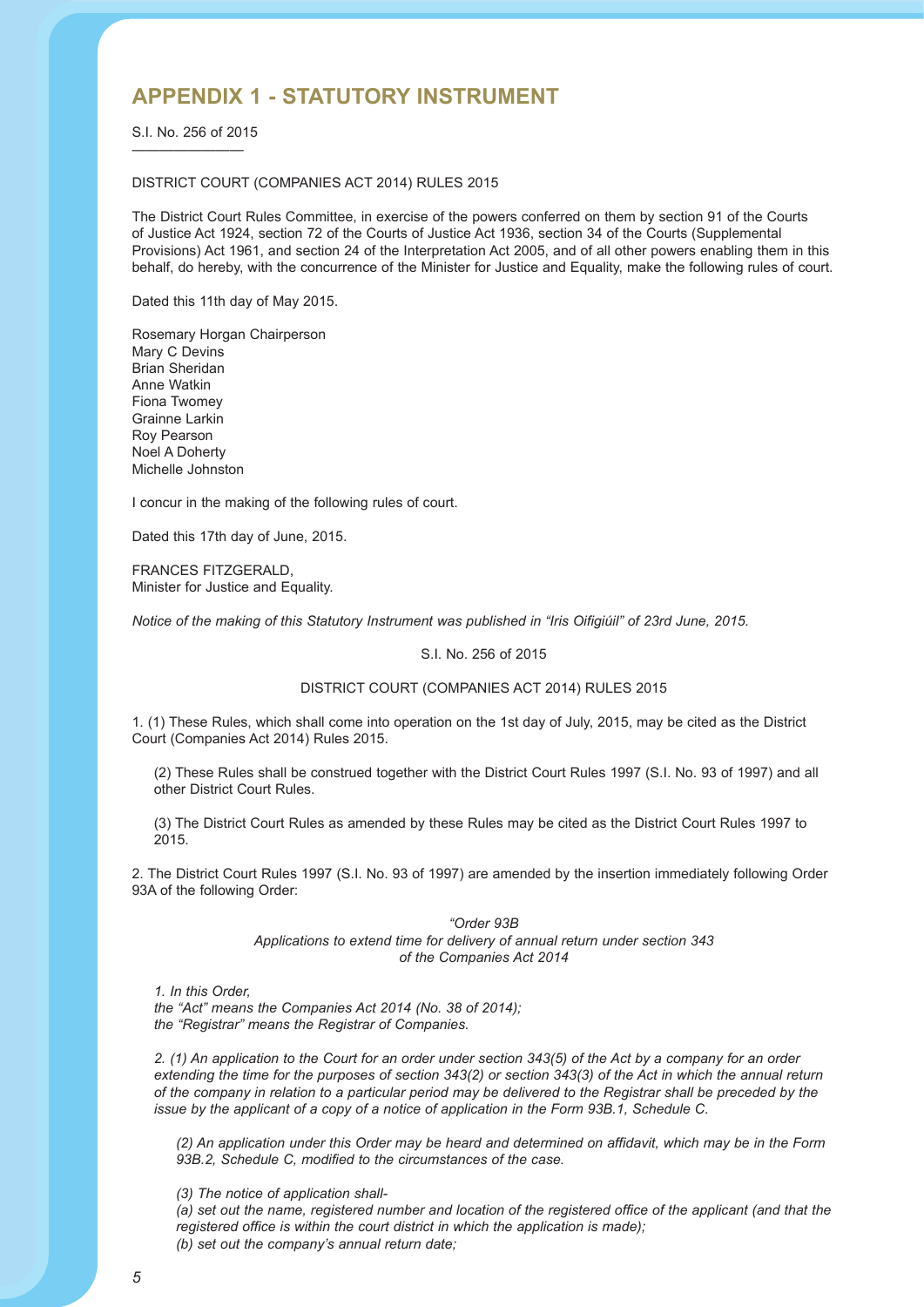*(c) specify the date up to which the Court is asked to extend the time in which the annual return of the company in relation to a particular period may be delivered to the Registrar of Companies; (d) include a statement that no previous order has been made by the District Court under section 343(5) of the Act in respect of the applicant as respects the period to which the annual return which is the subject of the application relates.*

*(4) An affidavit relied on in an application under this Order shall be sworn by a director or secretary of the applicant and shall-*

*(a) verify the facts set out in the notice of application;*

*(b) where the annual return proposed to be delivered has been prepared, exhibit a copy of same including both the annual return in the form for the time being prescribed by the Registrar of Companies and any financial statements of the company required to be delivered to the Registrar of Companies), or explain why it has not been possible to prepare same;*

*(c) set out, and verify any facts supporting, the reasons why the annual return was not delivered to the Registrar within the time permitted by section 343(2) or section 343(3) of the Act and set out, and verify any facts supporting, any additional reasons why it is alleged that it would be just to make an order extending time;*

*(d) exhibit any correspondence between the applicant and the Registrar concerning the application, including in particular any correspondence from the applicant notifying the Registrar of its intention to make the application and any response by the Registrar.*

*3. (1) The applicant shall serve on the Registrar a copy of the notice of application and copies of any affidavit and exhibits relied on not later than 21 days before the date fixed for hearing the application.*

*(2) In every case, the original notice of application shall be lodged with the Clerk not later than four days before the date fixed for the hearing of the application.*

*(3) The applicant shall, when lodging the original notice of application with the Clerk, also lodge a statutory declaration as to service on the Registrar.*

*4. Notwithstanding rule 2-*

*(a) the applicant shall be obliged to produce at the hearing of the application any correspondence received from the Registrar which has not been exhibited to any affidavit;*

*(b) the Court may allow, or may direct, that evidence on the application be given viva voce and on oath by an officer of the applicant or another person in addition to, or in lieu of, evidence on affidavit.*

*5. An order extending time in accordance with section 343(5) of the Act shall be in the Form 93B.3, Schedule C, and the applicant shall cause a certified copy of the order to be served upon the Registrar in accordance with section 343(6) of the Act, and on any other person whom the Court directs should be served with a copy of the order.*

*6. An application under this Order may be brought, heard and determined at any sitting of the court for the court district wherein the registered office of the applicant company is situated."*

3. The Forms numbered 93B.1, 93B.2 and 93B.3 in Schedule 1 shall be added to the Forms in Schedule C of the District Court Rules 1997 (S.I. No. 93 of 1997)

#### EXPLANATORY NOTE

*(This note is not part of the Instrument and does not purport to be a legal interpretation.)*

These Rules insert a new Order 93B and associated forms to the District Court Rules to prescribe the procedure for applications under section 343 of the Companies Act to extend time for delivery of an annual return.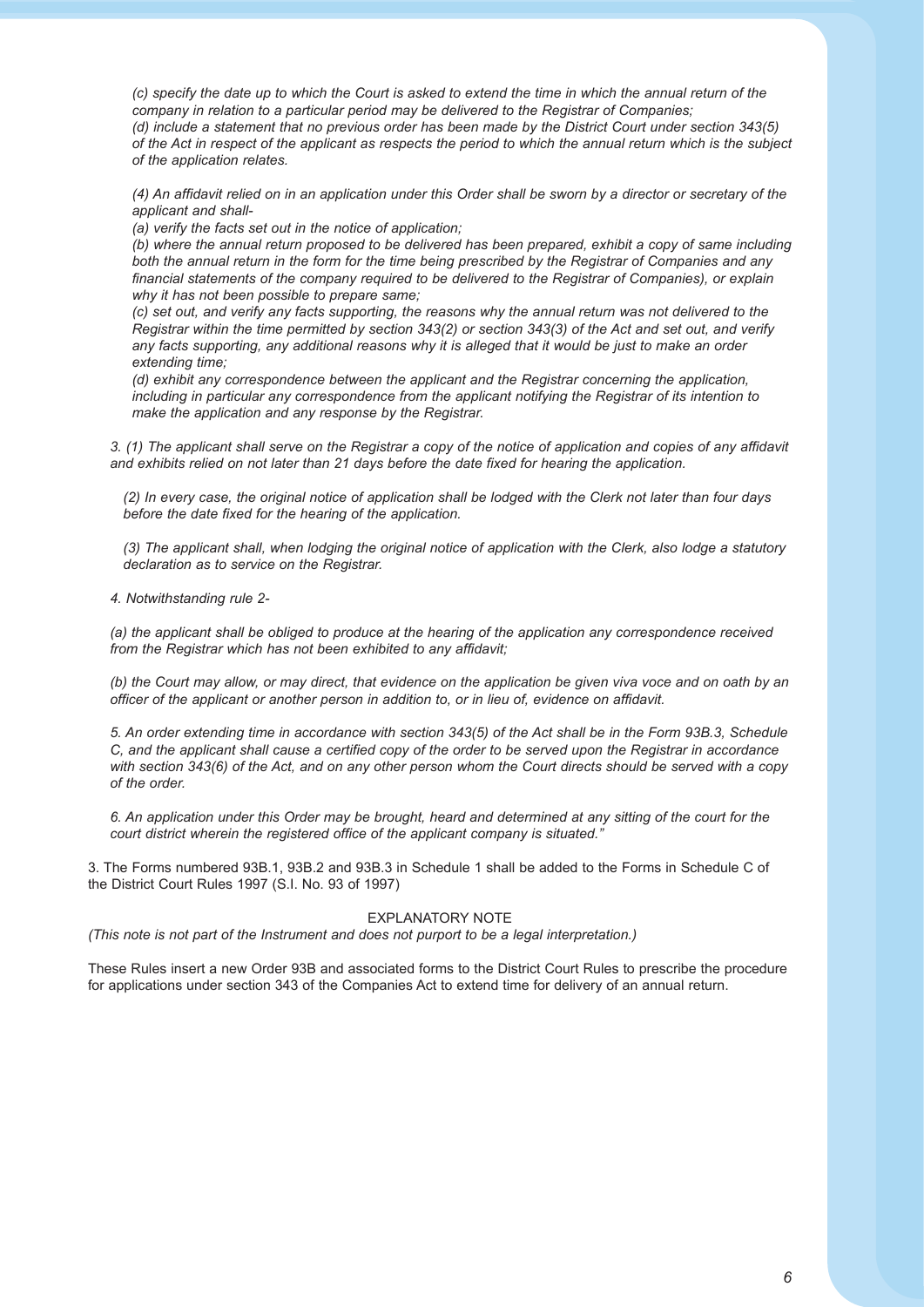# **APPENDIX 2 – Samples of Courts Service Forms – originals should be obtained from the Courts Service or downloaded from Courts Service websit**e

http://www.courts.ie/rules.nsf/DistrictApps?OpenView&Start=5.83&Count=30&Expand=5#5-

#### **Form No. 93B.1**

#### COMPANIES ACT 2014, Section 343(5)

#### NOTICE OF APPLICATION FOR ORDER EXTENDING THE TIME IN WHICH ANNUAL RETURN MAY BE DELIVERED TO THE REGISTRAR OF COMPANIES

| District Court Area of | District No. |
|------------------------|--------------|
|                        |              |
|                        |              |

TAKE NOTICE that the above-named applicant company (the "company"), whose registered number is ............. will apply to the District Court sitting at ....... on the ....... day of ........ 20 ...... at ..... a.m./p.m. under section 343(5) of the Companies Act 2014 for an order extending the time for the purposes of \*section 343(2) \*section 343(3) of the Companies Act 2014 in which the annual return of the company in relation to the period ............... may be delivered to the Registrar of Companies.

1. The registered office of the company is situated at ........... in the court \*(area and) district aforesaid.

2. The company's annual return date is .........

3. If an order is made extending time, the annual return which is the subject of this application is intended to be made up to ............ *(NB. Insert new/extended date for delivery of Annual Return here. You must nominate a date that is* **after** *the Court Hearing and after the date for delivery of the Court Order to the CRO).*

4. No previous order has been made by the District Court under section 343(5) of the Act in respect of the company as respects the period mentioned at 3 above.

\*5. The company will apply to the Court to allow a period longer than 28 days after the date on which an order under section 343(5) of the Act is made for delivery of a certified copy of the order to the Registrar, being a period of ................

Dated this ...... day of ....... 20 .....

Signed ………………………………………….. Applicant/solicitor for the Applicant

To District Court Clerk District Court Office At .........................................

To the Registrar of Companies At .........................................

\*Delete where applicable

**The Notice to the Registrar must be delivered to the CRO not later than 21 days before the Court date. Otherwise it cannot be accepted.** 

**The Court Order must be delivered to the CRO not later than the time provided by the Court for this purpose (normally 28 days). If delivered after this date, it will invalidate the Order.**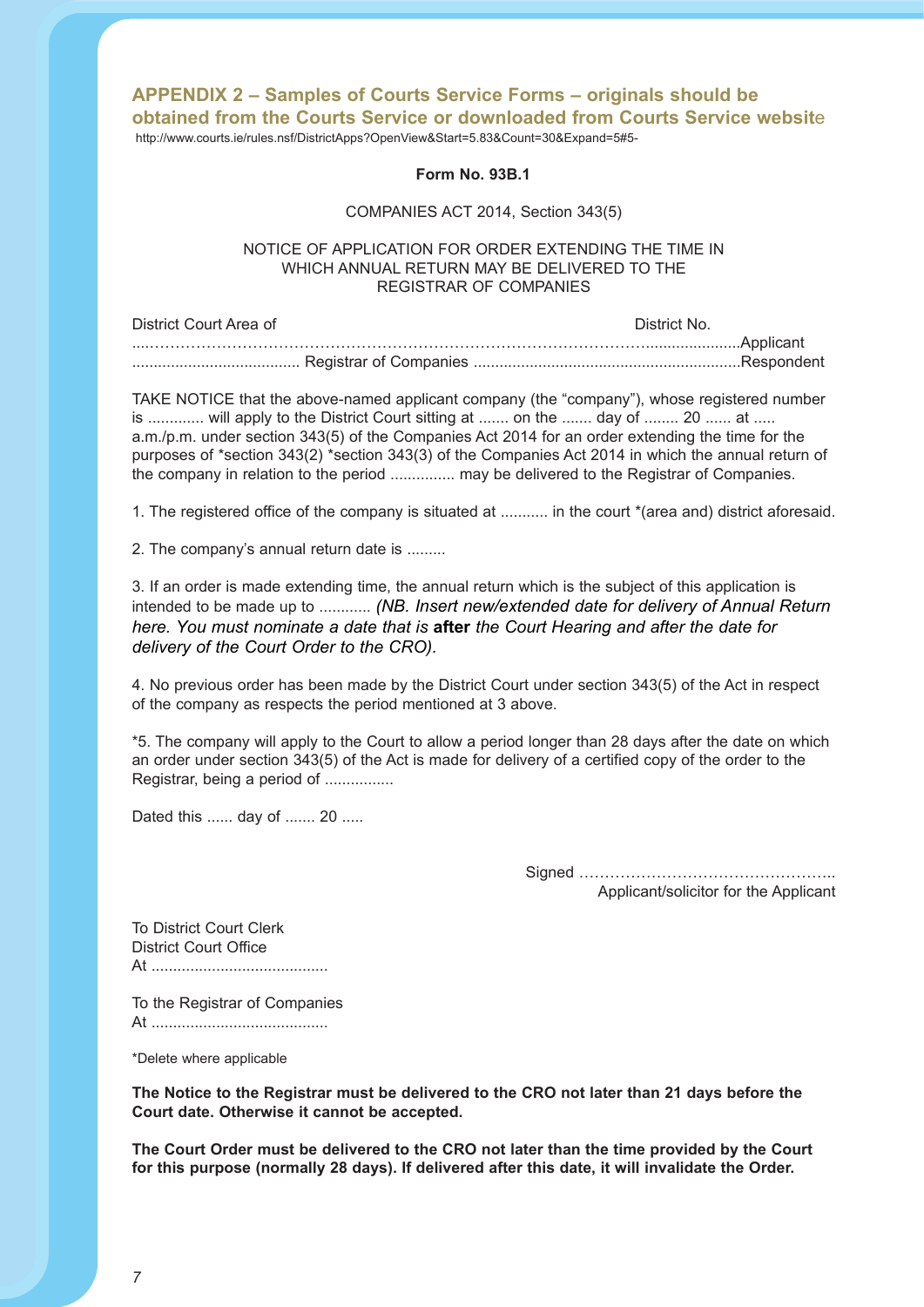#### **Form No. 93B.2**

#### COMPANIES ACT 2014, Section 343(5)

#### AFFIDAVIT SUPPORTING APPLICATION FOR ORDER EXTENDING THE TIME IN WHICH ANNUAL RETURN MAY BE DELIVERED TO THE REGISTRAR OF COMPANIES

| District Court Area of | District No. |
|------------------------|--------------|
|                        |              |
|                        |              |

I, ........... of ............. , a \*director \*secretary of the applicant company, aged eighteen years and upwards MAKE OATH and say as follows:

1. I beg to refer to the contents of the notice of application herein. The statements of fact contained in the said notice of application which are within my own knowledge are true. I honestly believe that the information contained in the said notice of application which is not within my own knowledge is true.

2. \*[I beg to refer to a print of the company's annual return in the form for the time being prescribed by the Registrar of Companies covering the period ........ to ........... \*and to a copy of the company's financial statements up to ........... upon which marked "A" I have signed my name prior to the swearing hereof.] or \*[It has not been possible to date to prepare the company's annual return covering the period ............ to .......... because (set out reasons)]

3. The reasons why the annual return was not delivered to the Registrar of Companies within the time permitted by section 343(2) or section 343(3) of the Companies Act 2014 are (set out reasons and verify any facts relied on). \*It would additionally be just to make an order extending time for delivery of the company's annual return because (set out reasons and verify any facts relied on).

\*4. (Where the applicant will apply to the Court to allow a period longer than 28 days after the date on which an order is made for delivery of a certified copy of the order to the Registrar) The reasons why a longer period than 28 days should be allowed for delivery of a certified copy of the order to the Registrar are (set out reasons and verify any facts relied on);

\*5. I beg to refer to the entire sequence of correspondence between the applicant and the Registrar concerning this application, upon which pinned together and marked "B" I have signed my name prior to the swearing hereof.

6. I accordingly request an order in the terms set out in the notice of application.

| SWORN before me [name in capitals] at  in the County of  on the  day of 20                                                                                                     |  |  |
|--------------------------------------------------------------------------------------------------------------------------------------------------------------------------------|--|--|
| *[who is personally known to me].                                                                                                                                              |  |  |
| *[who is identified to me by  who is personally known to me]                                                                                                                   |  |  |
| *[whose identity has been established to me before the taking of this affidavit by the production to me of                                                                     |  |  |
| t passport no.  issued on the  day of  by the authorities of , which is an authority<br>recognised by the Irish Government,                                                    |  |  |
| thational identity card no.  issued on the  day of  by the authorities of  which is an EU<br>Member State, the Swiss Confederation or a Contracting Party to the EEA Agreement |  |  |
| †Aliens Passport no.  issued on the  day of  by the authorities of  which is an authority<br>recognised by the Irish Government                                                |  |  |
| trefugee travel document no.  issued on the  day of  by the Minister for Justice and Equality                                                                                  |  |  |
| † travel document (other than refugee travel document)  issued on the  day of  by the Minister for<br>Justice and Equality                                                     |  |  |

| Denonent | `ommiccion<br> |
|----------|----------------|

Deponent \*Commissioner for Oaths/ \*Practising Solicitor

\*Delete if inapplicable

†Where relevant, select appropriate option and delete others.

This affidavit is filed with the District Court Clerk at ...........on the ......day of ...... 20... by ................ on behalf of the applicant in the above proceedings.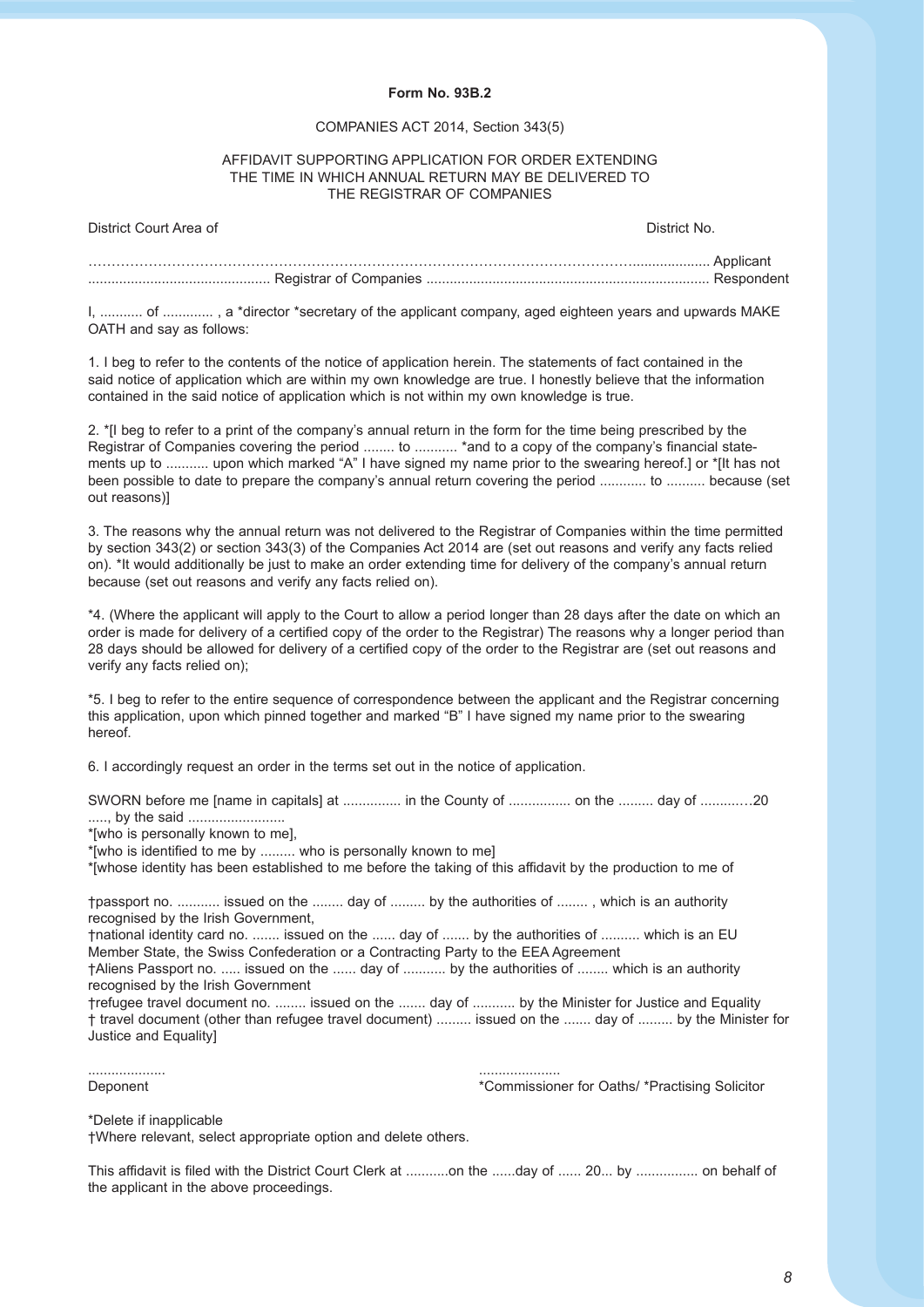#### **Form No. 93B.3**

#### COMPANIES ACT 2014, Section 343(5)

#### ORDER EXTENDING THE TIME IN WHICH ANNUAL RETURN MAY BE DELIVERED TO THE REGISTRAR OF COMPANIES

| District Court Area of | District No. |
|------------------------|--------------|
|                        |              |
|                        |              |

WHEREAS UPON APPLICATION made to the Court today by the above- named applicant company (the "company"), whose registered number is .......... and whose registered office is situated at ............. in the court \*(area and) .......... district aforesaid and whose annual return date is ............. , under section 343(5) of the Companies Act 2014 for an order extending the time for the purposes of \*section 343(2) \*section 343(3) of the Companies Act 2014 in which the annual return of the company in relation to the period ........... to ........... may be delivered to the Registrar of Companies.

THE COURT

\*HAVING READ THE AFFIDAVIT of ............... grounding the application

\*HAVING HEARD what was offered on behalf of the company \*and the Registrar

\*BEING SATISFIED THAT notice of the application was duly served

BEING SATISFIED THAT no previous order has been made by the District Court under section 343(5) of the Act in respect of the company as respects the period concerned

BEING SATISFIED THAT it would be just to do so

HEREBY ORDERS pursuant to section 343(4) of the Companies Act 2014 that the time within which the annual return of the company in relation to the period ......... to ............. may be delivered to the Registrar of Companies be and is hereby extended up to ..................

A certified copy of this order is to be delivered by the company to the Registrar of Companies \*within 28 days \*[insert longer period if ordered]

Dated this .................day of ................. 20.......

Signed ................................ Judge of the District Court

*\*Delete where inapplicable*